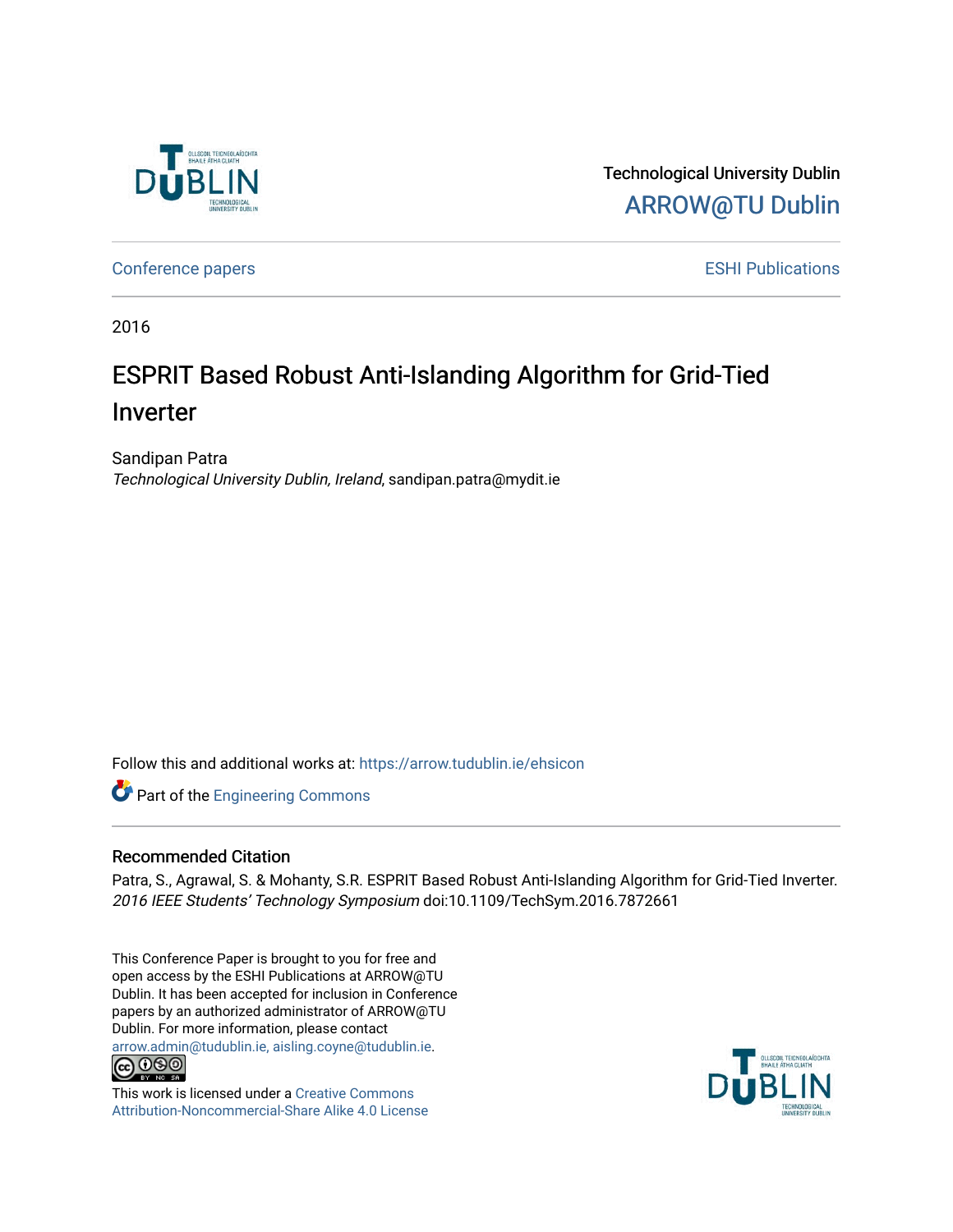<span id="page-1-0"></span>

#### **Abstract:**

This paper presents an anti-islanding protection scheme for a grid tied inverter. In this scheme, the oscillation variation in frequency is estimated by Estimation of Signal Parameters via Rotational Invariant Technique (ESPRIT). The proposed system is implemented in MATLAB and real time in OPAL-RT. Series of simulation results demonstrate that non-detection zone of proposed algorithm is negligible, and the scheme is also free from nuisance tripping to other transient events.

**Published in:** [Technology Symposium \(TechSym\), 2016 IEEE Students'](http://ieeexplore.ieee.org/xpl/mostRecentIssue.jsp?punumber=7866269)

**Date of Conference:** 30 Sept.-2 Oct. 2016

**Date Added to IEEE** *Xplore***:** 09 March 2017

**ISBN Information:**

**INSPEC Accession Number:** 16726771

**DOI:** [10.1109/TechSym.2016.7872661](https://doi.org/10.1109/TechSym.2016.7872661)

**Publisher:** IEEE

**Conference Location:** Kharagpur, India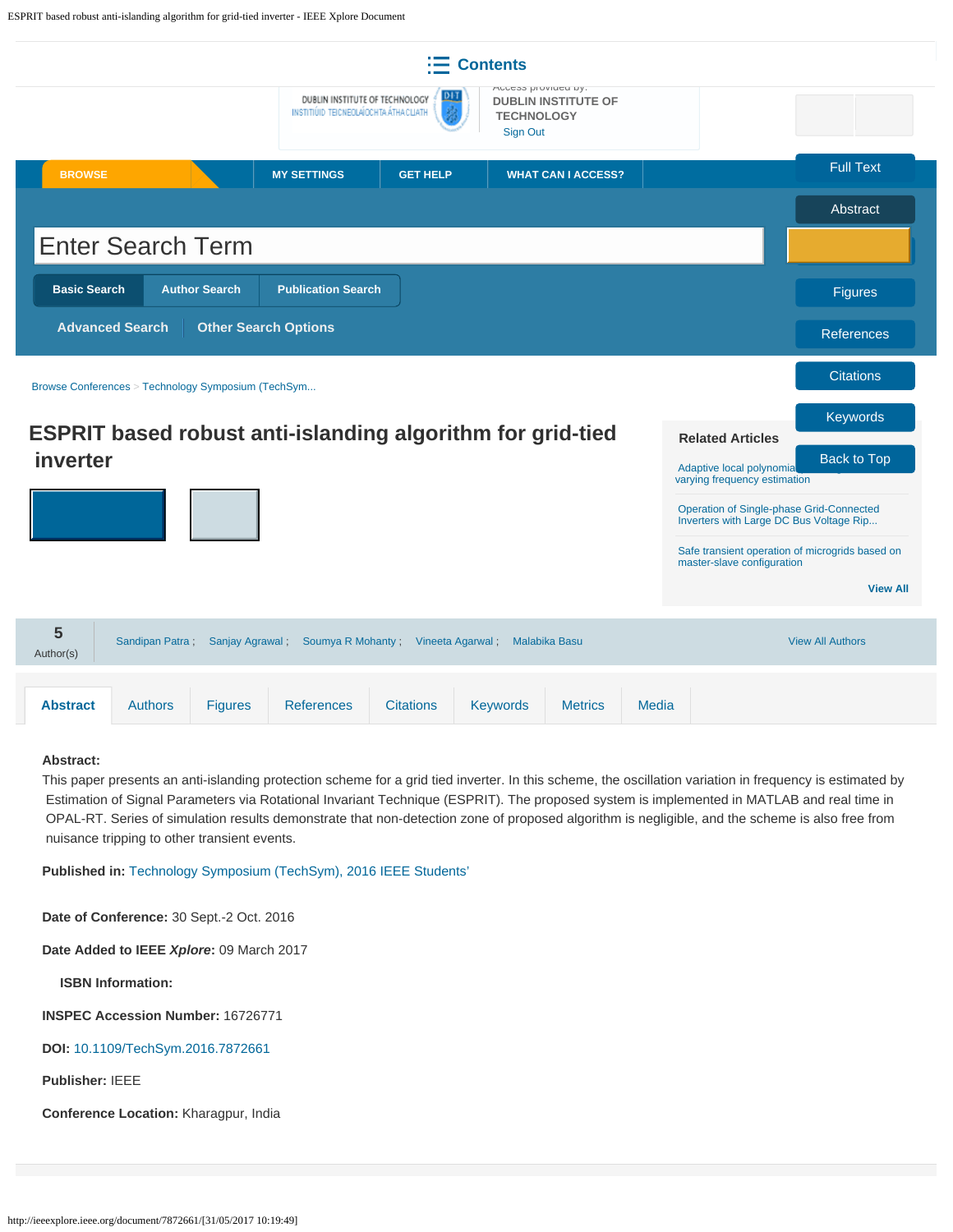Advertisemen

#### [Download PDF](http://ieeexplore.ieee.org/stamp/stamp.jsp?arnumber=7872661)

 [Download Citations](#page-1-0)

[View References](http://ieeexplore.ieee.org/xpl/dwnldReferences?arnumber=7872661)

 [Email](#page-1-0)

 [Print](#page-1-0)

 [Request Permissions](#page-1-0)

 [Export to Collabratec](#page-1-0)

 [Alerts](#page-1-0)

# **SECTION I.** Introduction

Penetration of renewable energy/distributed generation (DG) power resources such as the wind, solar photovoltaic (PV), solar thermal, wave energy into the conventional utility makes the operation, security, reliability, quality, and control problem profoundly challenging to power engineers and researchers [1]. Islanding is one of the significant protection issues, which still remains as a challenge. Islanding event occurs, when distributed energy source is disconnected from the utility grid and continues to energize the local load. This phenomenon can result in some potential hazards. Therefore, it is essential to detect islanding as soon as possible. According to IEEE 1547[2], islanding must be detected within 2 seconds.

Basic passive islanding protection schemes are over/under-voltage protection (OVP/UVP) and over/under frequency protection (OFP/UFP). These techniques are not able to detect islanding when power mismatch is small and also suffers from nuisance tripping to other transients [3].

Detailed literature survey of islanding detection techniques have been presented by Velasco et.al [3]. Islanding detection scheme can be classified into remote and local methods. Local methods are further classified mainly passive and active islanding detection scheme.

Active islanding scheme [4]–[5][6] usually injects perturbation signal into the system. It has no significant effect during parallel operation, but in the case of islanding event, these perturbation signal parameters become significant which makes active islanding detection more robust. Active islanding detection scheme have a small non-detection zone, but it deteriorates the power quality of power system during normal operating condition, and sometime maloperates due to the cancellation of the injected disturbance signal.

Passive islanding detection is based on the measurement of local parameters. A threshold value is set up for these parameters to discriminate islanding and non-islanding events. Passive islanding detection schemes have large non-detection zone (NDZ) [7]–[8][9]. Selection of most significant parameter and threshold value is a challenging task for developing passive islanding scheme. To decrease the NDZ of passive methods advanced signal processing methods are devised by the researchers [10]. In the present paper passive islanding detection approach is presented in which oscillation of frequency at the point of common coupling (PCC) is estimated. There are some signal processing tools to estimate oscillation frequency such as fast fourier transform (FFT), prony, and Estimation of Signal Parameters via Rotational Invariant Technique (ESPRIT) etc. Prony performance highly depends on the noise content of the signal which may lead to incorrect estimation [11]. FFT needs a large number of data points and also suffers from picket-fence leakage effect [12]. Thus, these techniques are not suitable for oscillation frequency estimation. In the proposed method, ESPRIT is used to estimate oscillation of frequency because its estimation accuracy is high and performance does not depend on noise content in the signal. It requires fewer data samples for estimation which makes implementation of the proposed scheme fast. This method will help to reduce the NDZ without any perturbation and does not affect output power quality.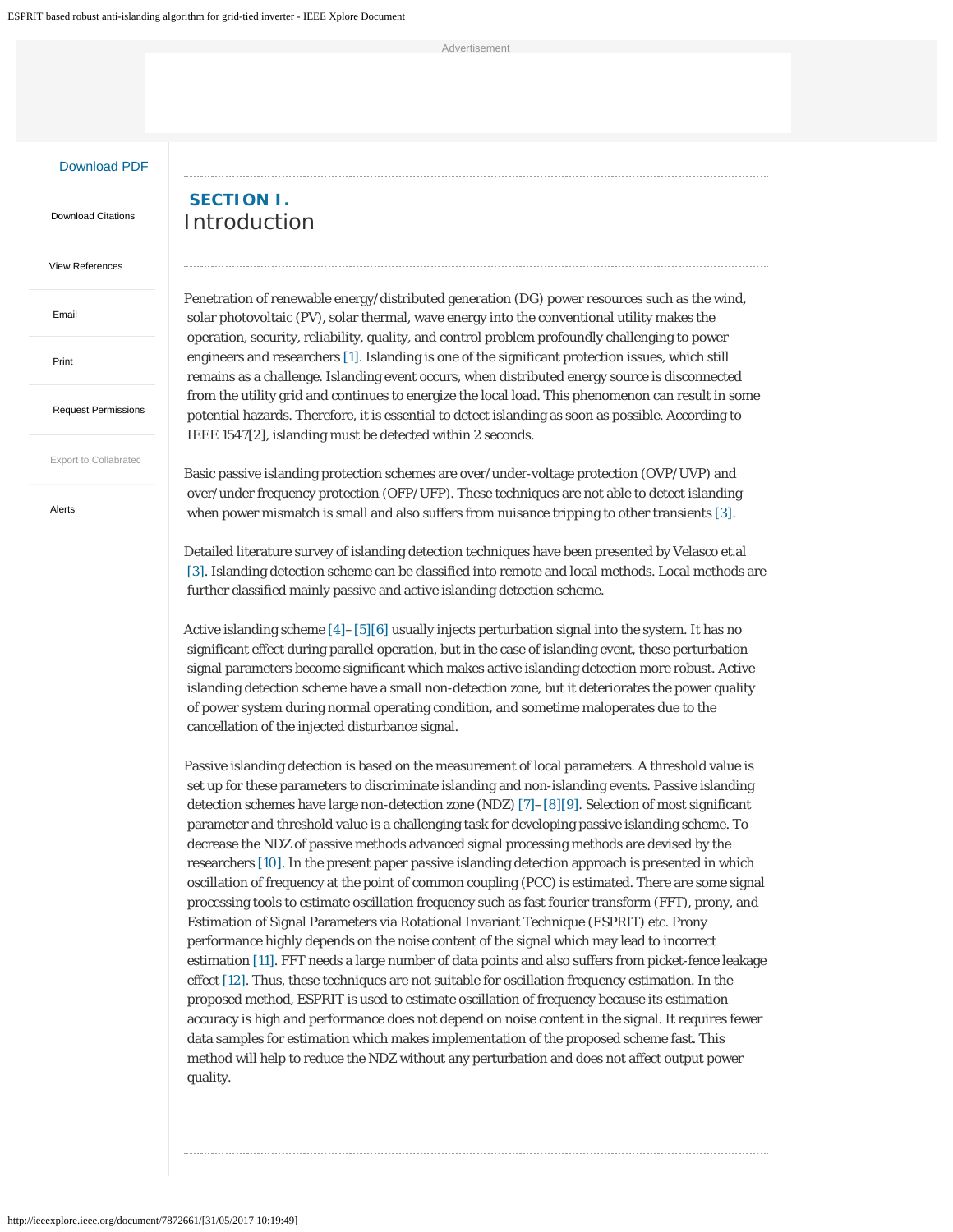# **SECTION II.** Proposed Islanding Detection Scheme

In this section, proposed anti-islanding protection scheme is described. Behaviour of frequency pattern of voltage signal measured at PCC is different for islanding and non-islanding events. Frequency waveform of PCC voltage signal is shown in Fig. 1. Frequency profile of non-islanding events is oscillating in nature whereas islanding event frequency profile is monotonically increasing or decreasing. It means oscillation of frequency for islanding events is small as compared to the non-islanding event. In this paper, this particular property is used to develop antiislanding protection scheme.



A flow chart of the proposed algorithm is shown in Fig. 2. In this, the frequency of PCC signal is measured using phase locked loop (PLL) and sampled with sampling rate of 10 kHz. The difference between measured and nominal frequency (50 Hz) is compared with a threshold (0.012 Hz) to determine whether the system is in normal operating condition or encountered any disturbance. If the difference between measured and nominal frequency crosses the threshold, it means the system is encountered by any disturbance, and it initiates data buffering. When buffered data samples are equal to 1000 samples, it goes to the oscillation frequency estimation block. ESPRIT function is embedded into MATLAB Simulink to estimate the oscillation frequency. Estimated oscillation frequency is compared with thresholds to discriminate the islanding and non-islanding events. These thresholds are determined by performing a number of simulations. Frequency oscillation for non-islanding disturbances (Load Switching, capacitor bank switching, distribution line faults, etc.) is high as compared to islanding events. Oscillation frequency for islanding event increases as power mismatch decreases and its maximum value (5 Hz) occurs when power mismatch is zero. Thus, islanding event occurs, when oscillation frequency is greater than zero and less than or equal to 5Hz. When estimated oscillation frequency satisfies this condition, islanding detection block disables the PWM signal, thus halting the inverter operation otherwise inverter is continued in operation and frequency difference is rechecked.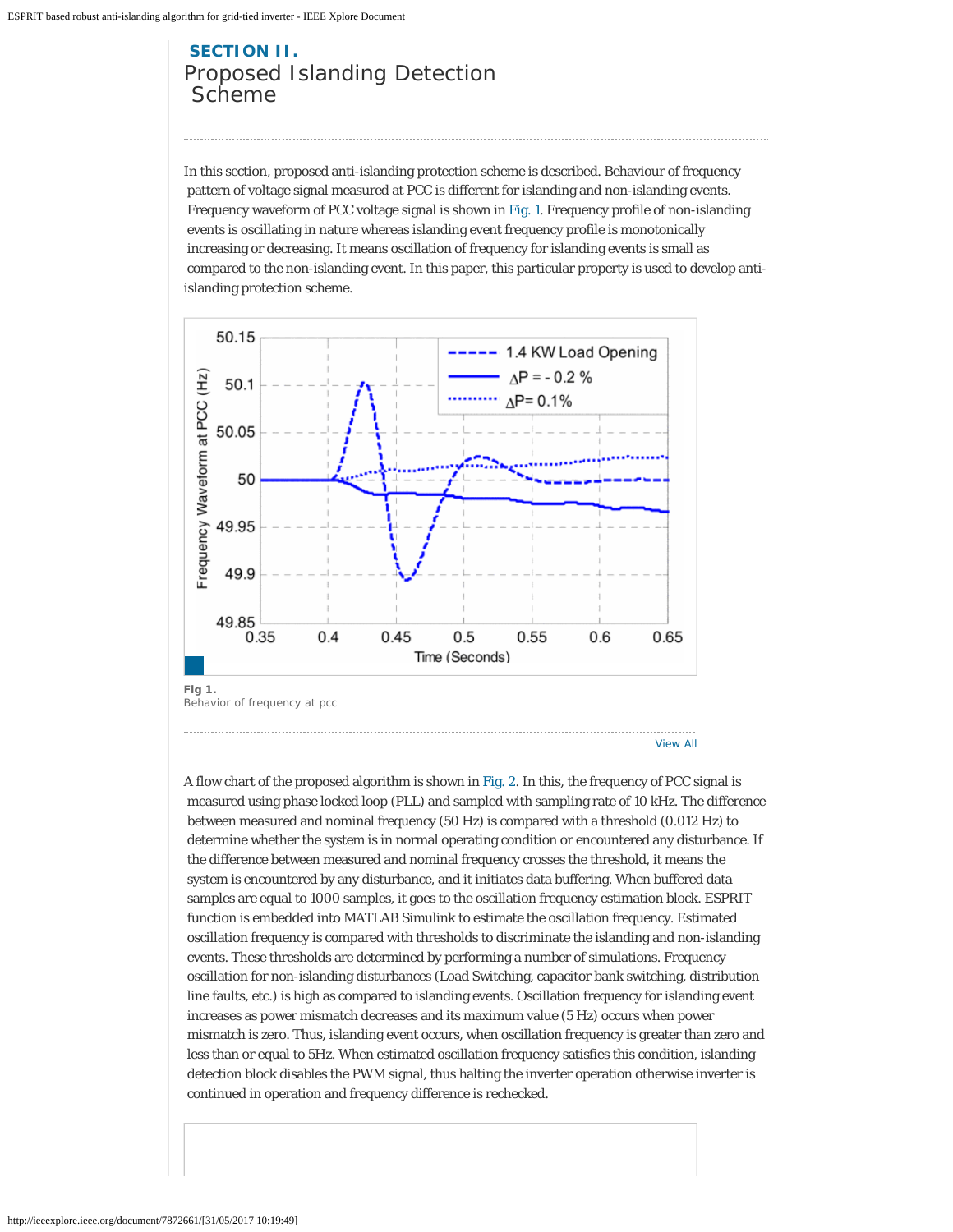

Flow chart of proposed anti-islanding protection

## **SECTION III.** Esprit

ESPRIT is a parametric estimation technique that utilizes unique qualities of the autocorrelation matrix of a signal to estimate certain parameters of a signal that are possibly hidden in the noisy waveform. The implementation of the algorithm in power systems was proposed in [13], for estimation of harmonics. In power systems, the most common type of waveform encountered is one where a disturbance causes an oscillating transient that dies away with time. This can be modelled as a superposition of damped sinusoids in white noise as follows:

[View All](http://ieeexplore.ieee.org/document/7872661/all-figures)

$$
x(n)=\mathop{\textstyle \sum}_{i=1}^M\ A i e^{(\sigma i + j \omega i) n + J \varphi i} \quad + z(n)
$$

View Source  $\circledR$ 

Where  $A_i$  is the initial amplitude,  $\sigma_i$  is the damping factor,  $\omega_i$  is the frequency  $\phi_i$  is the initial phase, and  $z(n)$  is the noise component in the signal, reasonably modelled as white noise. These four quantities together define a damped sinusoidal mode. M is the number of these modes in the signal. In other words, each estimated mode will be composed of a collection of these four quantities together. In the present method, it is used to estimate oscillation frequency.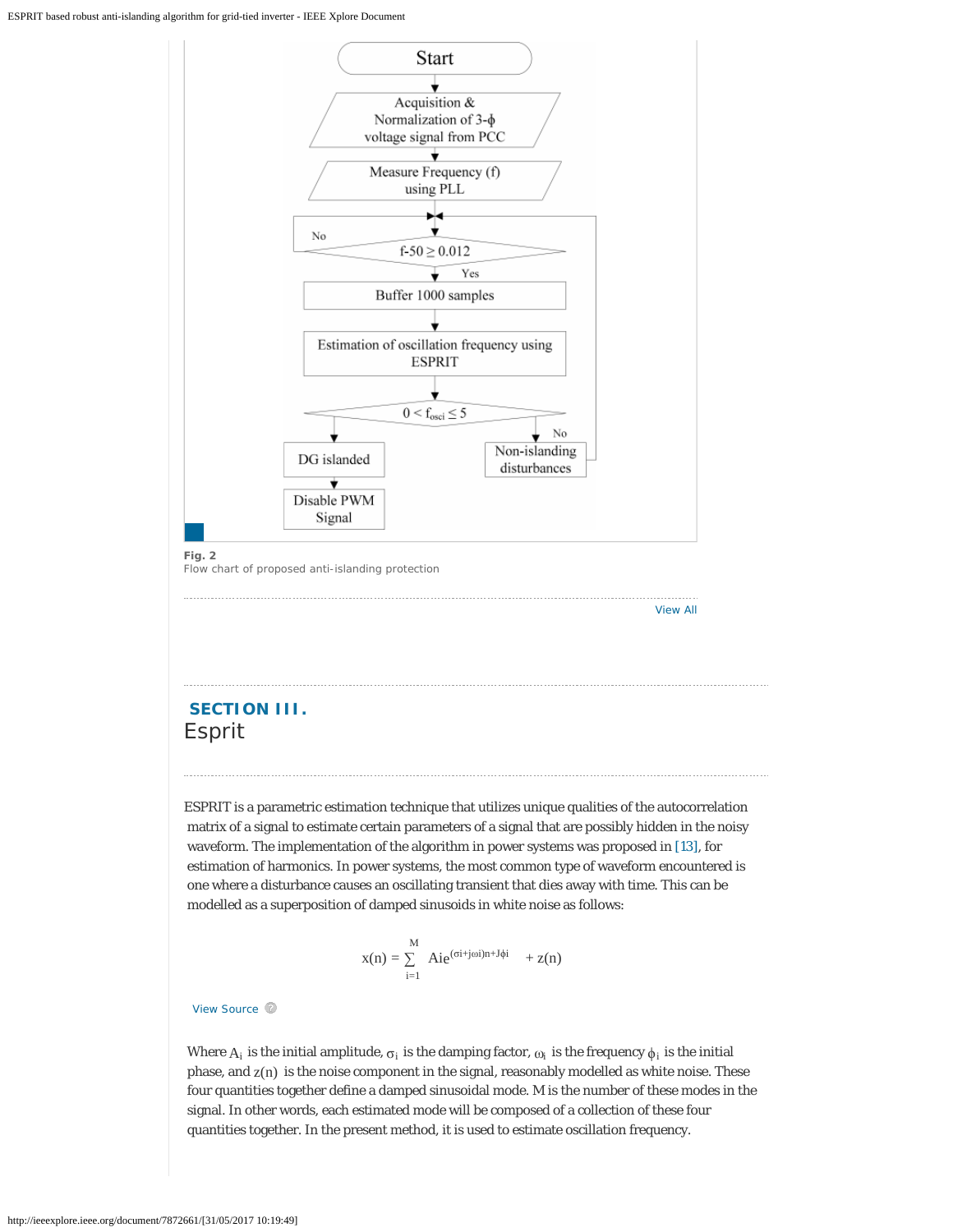# **SECTION IV.** System Configuration

A grid-connected PV inverter system is considered to prove the efficacy of the proposed signal processing techniques. The system configuration as shown in fig. 3 has been simulated on Matlab/Simulink platform. Further, the real time version is developed in OPAL-RT.

The inverter is connected to the low-voltage side, which presents a grid of 75 V rms. Circuit breaker, SW1 is closed to connect the synchronised PV inverter to the grid, while circuit breaker is opened to experience a grid failure (islanding). The RMS of the three grid voltages, along with the PV inverter ac current reference (Iref), dc link voltage (Vdc), modulation index and value of coupling impedance of the inductor-capacitor-inductor (LCL) filter are used to calculate the required inverter peak voltage and lead angle. Vdc is sensed simultaneously. The positive sequence component is derived from a phase lock loop (PLL). The three-phase discrete PLL is then used to retrieve the frequency and phase information (ωt) of these normalised grid voltage signals. These information are used to generate the  $3 - φ$  reference signal for 20 kHz PWM pulses. A 1.4 kW load is also connected through another circuit breaker (sw2) and it is opened to experience the nonislanding event like load switching.

After creating the islanding situation and to resolve the problem of NDZ for the passive islanding detection methods, ESPRIT techniques has been adopted. The frequency of the system has been retired from the PLL block and used to determine the islanding situation.

# **SECTION V.** Result and Discussion

To show the efficacy of proposed algorithm, three case studies are presented in this paper.

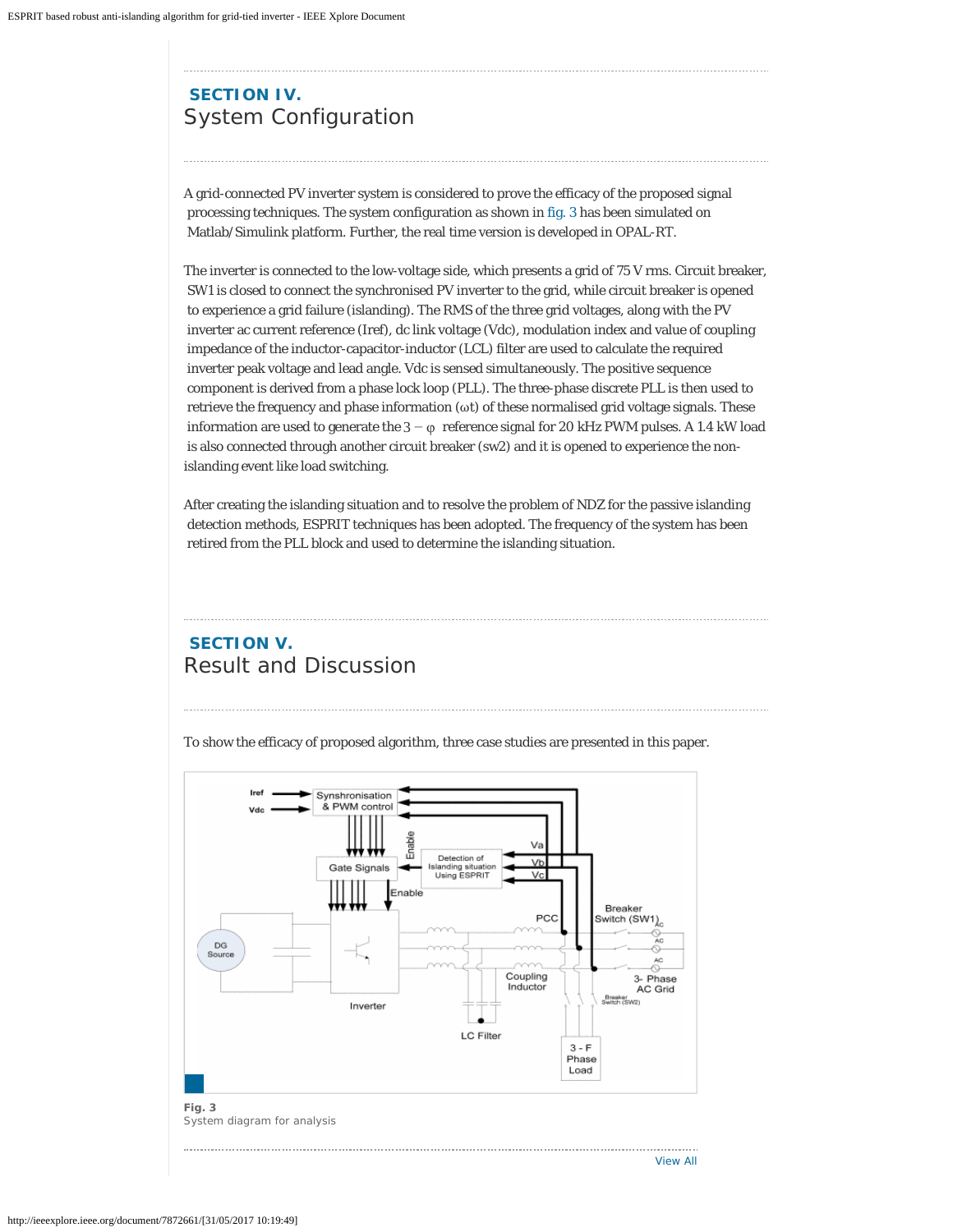- 1. Islanding event of large power mismatch: In this case local load demand is 1.55 kW. Inverter supplies 1.4 kW and rest power demand met by the grid. An islanding event is created at the instant of 0.41 second by opening the circuit breaker. This leads to a large power mismatch (>10%). In this case, frequency deviation at PCC is large.
- 2. Islanding event of small power mismatch: In this case local load demand is 1.402 kW. Inverter supplies 1.4 kW and rest of the power demand is met by the grid. An islanding event is created at the instant of 0.41 second by opening the circuit breaker. This leads to a negligible power mismatch (0.2%). In this case, frequency deviation at PCC is very small.
- 3. Non-islanding event (load switching): In this case local load of 1.4 kW is disconnected at the instant of 0.41 second. This results in a disturbance. In this case, frequency deviation at PCC also occurs

### **A. Over Frequency and Under Frequency Protection (ofp/ufp)**

First, the performance of conventional OFP/UFP is determined for case 1 and case 2. OFP and UFP relay operating point is defined as 50.2 and 49.8 respectively and it is shown by dotted lines in Fig. 4 and Fig. 5. When PCC frequency crosses beyond these boundary values, relay will operate. In the case of large power mismatch, Frequency deviation is large and it crosses the operating point and detects islanding event within two cycles as shown in Fig. 4. When power mismatch is small, frequency deviation is very small and it lies within the boundary values as shown in Fig. 5 and the relay fails to detect islanding event. OFP/UFP suffers from large NDZ and also can cause maloperation to disturbance other than non-islanding event.



[View All](http://ieeexplore.ieee.org/document/7872661/all-figures)

Case 1 of large power mismatch with ofp/ufp method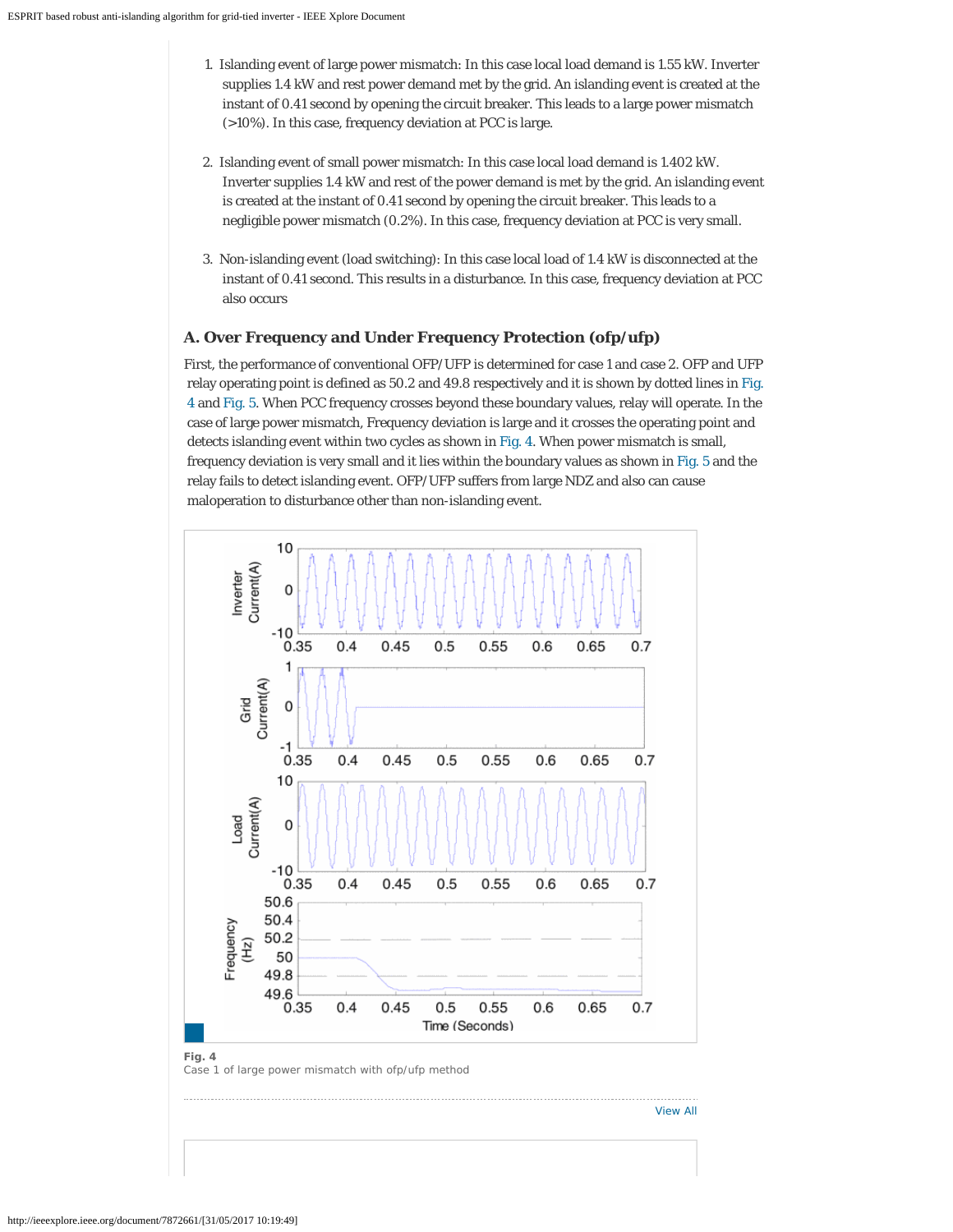

### **B. Proposed Method**

Performance of the proposed anti-islanding protection method is verified in both Simulink and OPAL-RT. This section is divided into two parts. In the first part simulation results for all three cases are presented and realtime software-in-the-loop (SIL) results are demonstrated in the second part.

[View All](http://ieeexplore.ieee.org/document/7872661/all-figures)

#### **1) Simulation Results**

Simulation results for case 1, case2 and case3 are shown in Fig. 6, 7, and 8 respectively. In Case1 of large power mismatch islanding event, estimated oscillation frequency is 4 Hz and islanding event is detected at 0.6 second. Proposed islanding protection method takes 0.2 seconds time to disable the PWM signal. It takes 0.1 second for data buffering and 0.1 second for computation. Total protection time of the proposed method is much less than the IEEE1547 specified time limit of 2 seconds.

In case 2 of small power mismatch islanding event, estimated oscillation frequency is close to 5Hz and it detects islanding event at 0.6 second. It ensures that proposed method detection time is independent of power mismatch and it detects islanding event even when the power mismatch is negligible.

Load of 1.4 kW is opened in Case 3, which means, it is a non-islanding event. Estimated oscillation frequency is greater than the 5Hz and it does not disable the PWM signal. It signifies that proposed algorithm is free from mal-operation.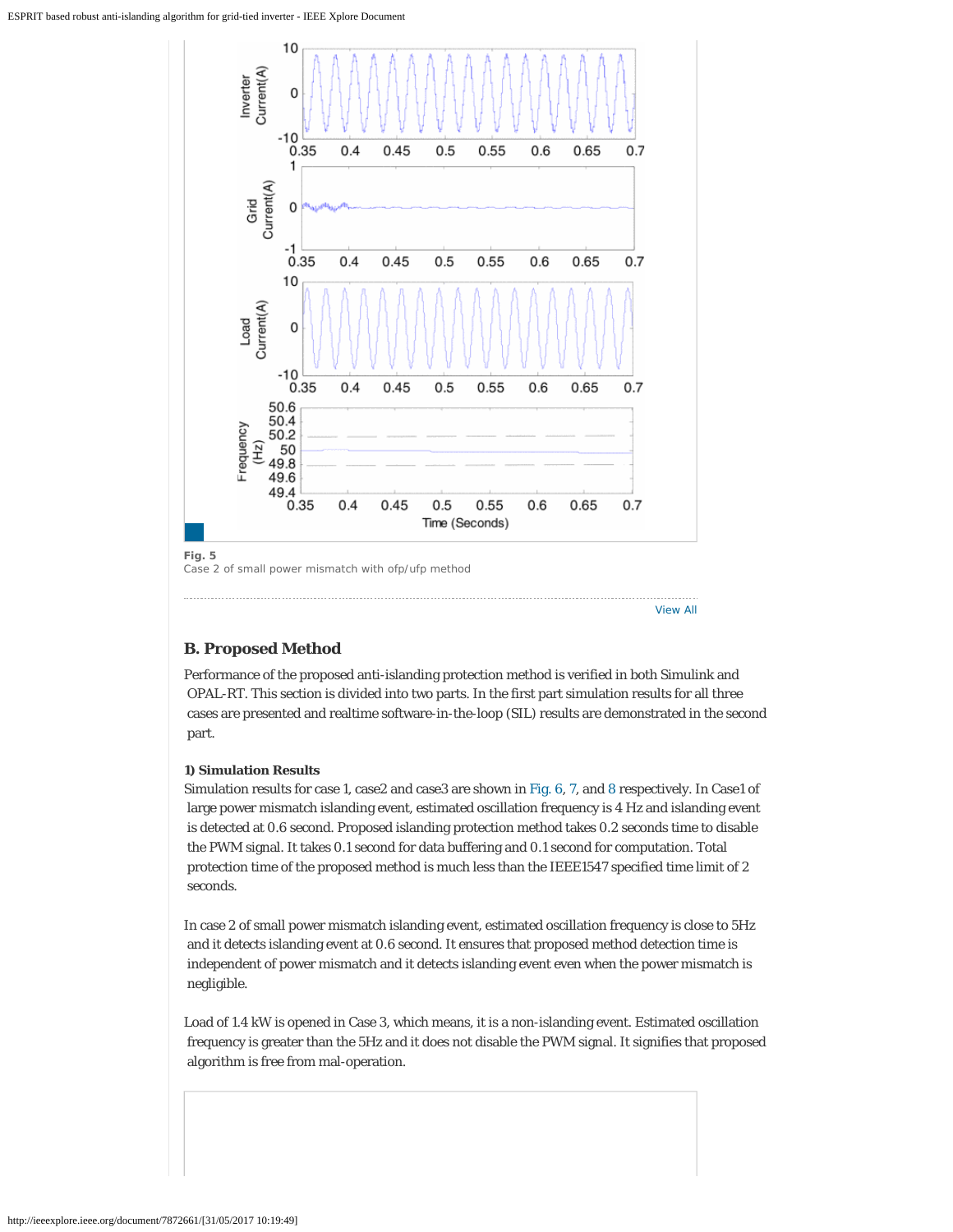

#### **Fig. 6**

Case 1 of large power mismatch (ndz) with proposed protection scheme



[View All](http://ieeexplore.ieee.org/document/7872661/all-figures)

**Fig. 7**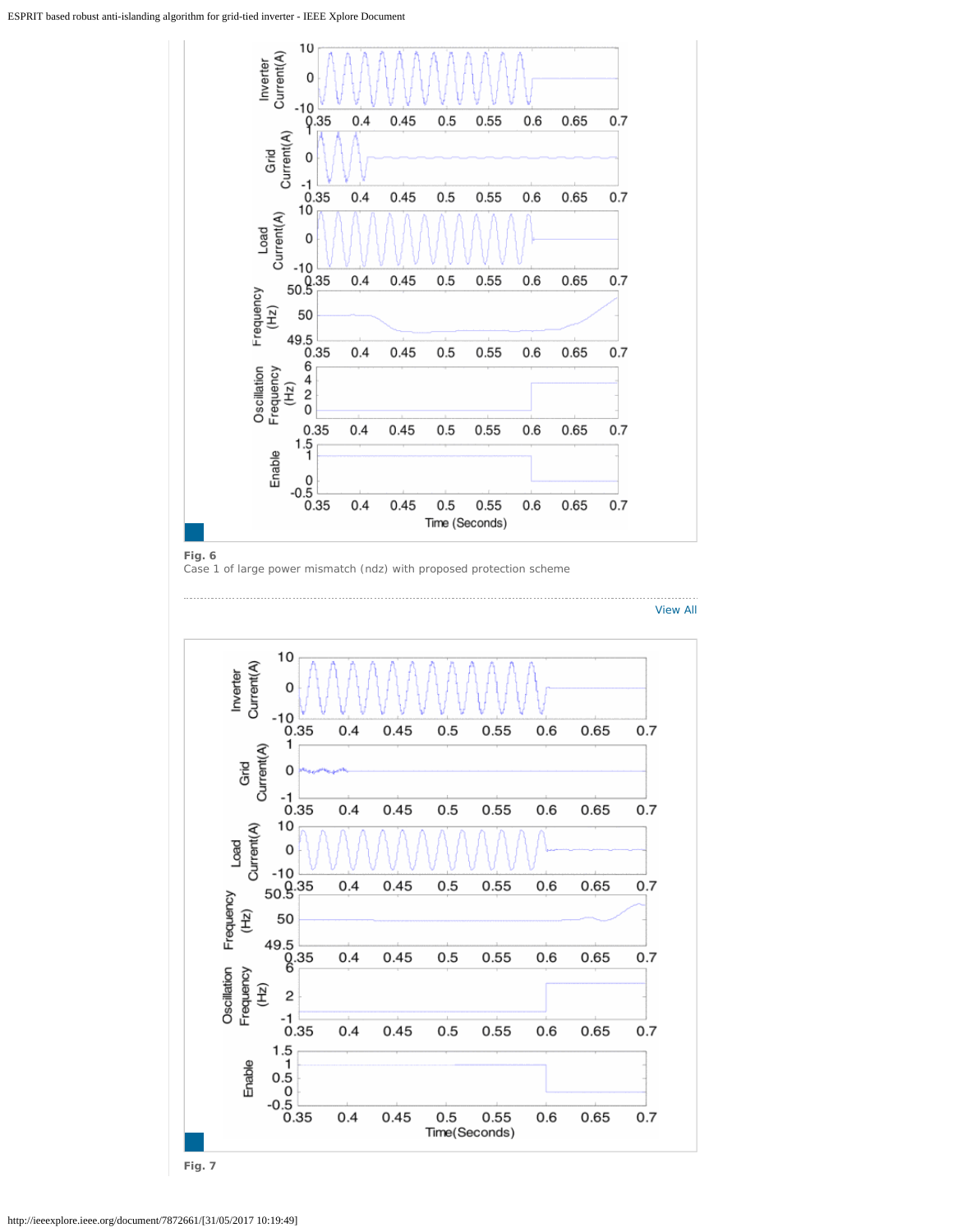Case 2 of small power mismatch (ndz) with proposed protection scheme



Case 3 of load switching (non-islanding event) with proposed protection scheme

[View All](http://ieeexplore.ieee.org/document/7872661/all-figures)

#### **2) Real-Time Software-in-the-ioop(sil) Results**

The proposed anti-islanding protection method along with the connected grid-tied inverter system have been modelled in Simulink by using the RT-LAB real-time platform and the associated tools. It provides platform to check the performance of proposed method in a real-time environment. The system is then tested in the software-in-the-loop (SIL) in the hardware synchronization mode, which is similar to the hardware-in-the-loop (HIL) test giving due consideration to the delay in the realtime measurement of the actual signals. All the real time results are obtained from the OP5600 OPAL-RT and the amplitude of all the signals are scaled down by 10 times.

All three cases are verified in real-time. Fig. 9 and 10 shows the real-time result of the proposed scheme for case 1 & 2 respectively. It is observed that proposed anti-islanding protection scheme works satisfactorily and detection time in real-time is 0.1, which is half of the time taken in simulation. Its computation time in real-time is negligible which makes the proposed scheme more effective. Fig. 11 shows the real time result of the case 3 where load switching occurs. As it is not an islanding event so the enable signal remains constant. And the inverter current is equal to grid current after disconnecting the load.

From the Fig. 9, 10 and 11, it is clearly observed that proposed anti-islanding scheme detects islanding event efficiently even for negligible power mismatch and does not operate at nonislanding disturbance events.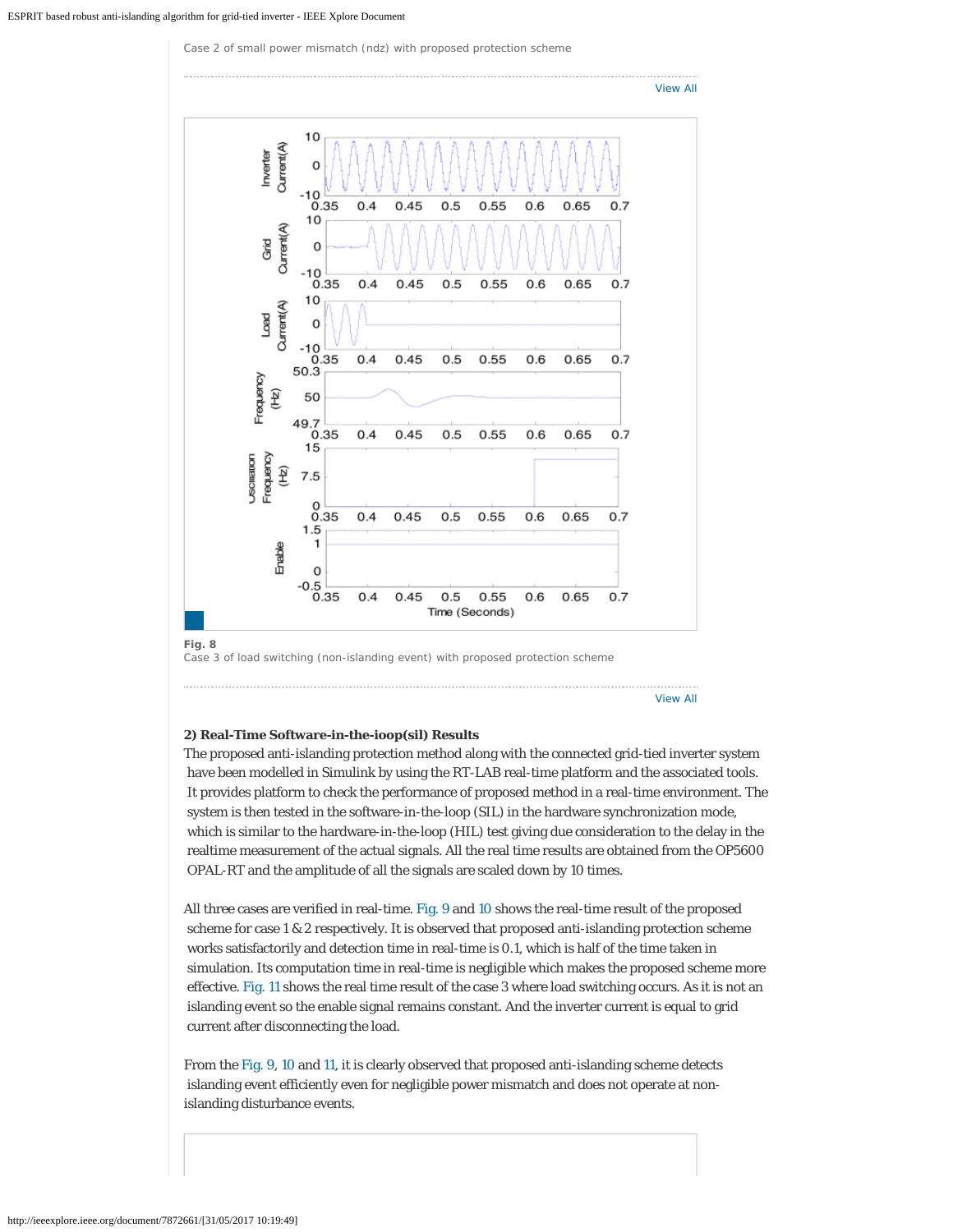

#### **Fig. 9**

Case 1 of large power mismatch (ndz) with proposed protection scheme in real time.



#### **Fig. 10**

Case 2 of small power mismatch (ndz) with proposed protection scheme in real time.

. . . . . . . . . . . [View All](http://ieeexplore.ieee.org/document/7872661/all-figures)

. . . . . . . . . . . . . . . .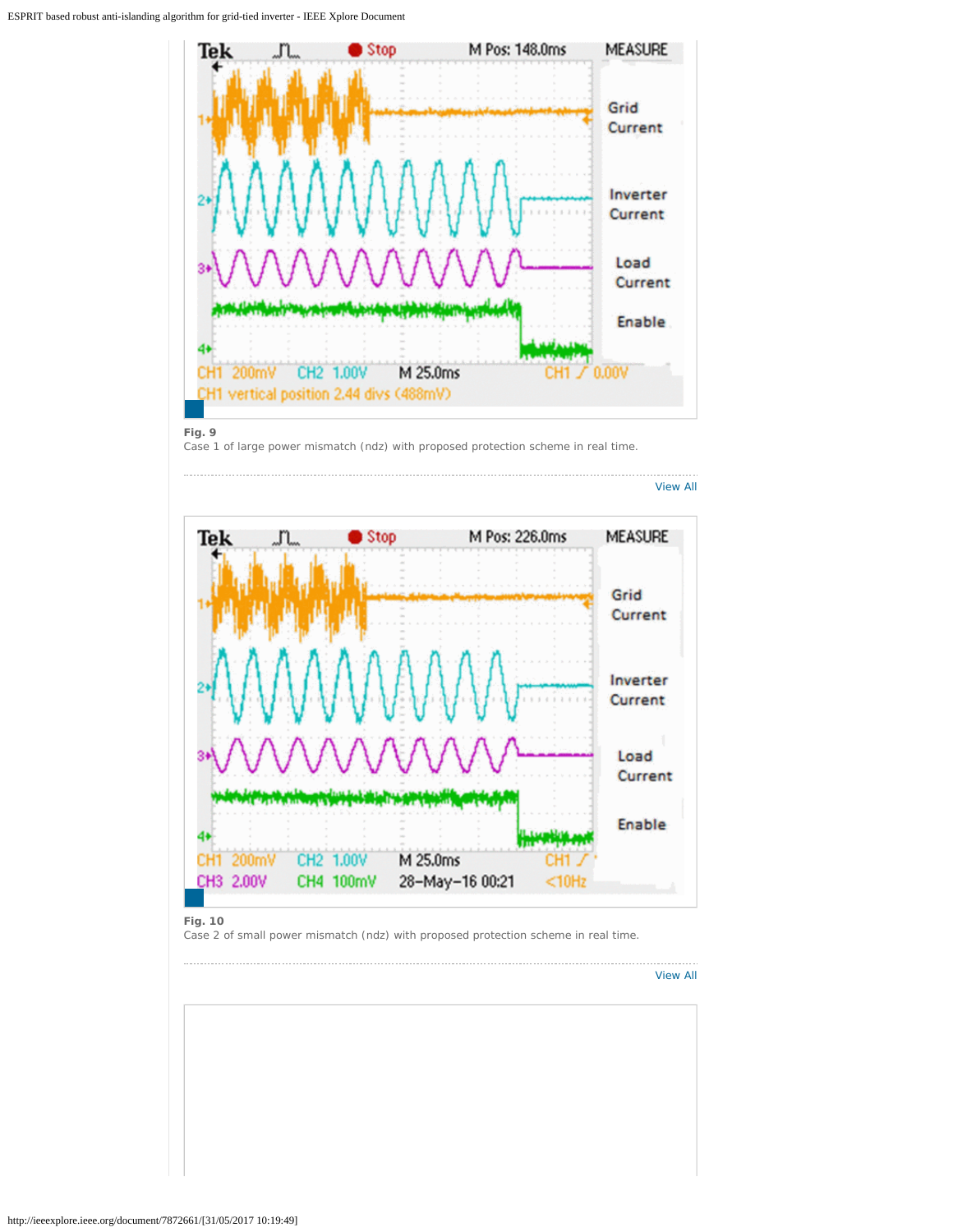

#### **Fig. 11**

Case 3 of load switching (non-islanding event) with proposed protection scheme in real time

[View All](http://ieeexplore.ieee.org/document/7872661/all-figures)

# **SECTION VI.** Conclusion

Proposed ESPRIT based anti-islanding scheme is found to be very effective in discriminating between islanding detection and other disturbances. NDZ is very small in the proposed scheme and it avoids nuisance tripping because of other transients. Detection time of proposed detection method is also small. Islanding detection performance is measured in terms of detection time and non-detection zone. Series of simulation and real-time results prove its effectiveness in both the measures.

#### **ACKNOWLEDGEMENT**

This work has been carried out with the support of Science Foundation Ireland - International Strategic Cooperation Award Programme (SFI-ISCA). The real time implementation is performed in Dublin Institute of Technology, Ireland.

#### **Keywords**

### **IEEE Keywords** [Oscillators](http://ieeexplore.ieee.org/search/searchresult.jsp?matchBoolean=true&queryText=%22Index%20Terms%22:.QT.Oscillators.QT.&newsearch=true), [Inverters](http://ieeexplore.ieee.org/search/searchresult.jsp?matchBoolean=true&queryText=%22Index%20Terms%22:.QT.Inverters.QT.&newsearch=true), [Frequency estimation](http://ieeexplore.ieee.org/search/searchresult.jsp?matchBoolean=true&queryText=%22Index%20Terms%22:.QT.Frequency%20estimation.QT.&newsearch=true), [Islanding](http://ieeexplore.ieee.org/search/searchresult.jsp?matchBoolean=true&queryText=%22Index%20Terms%22:.QT.Islanding.QT.&newsearch=true), [Time-frequency analysis](http://ieeexplore.ieee.org/search/searchresult.jsp?matchBoolean=true&queryText=%22Index%20Terms%22:.QT.Time-frequency%20analysis.QT.&newsearch=true), [Estimation](http://ieeexplore.ieee.org/search/searchresult.jsp?matchBoolean=true&queryText=%22Index%20Terms%22:.QT.Estimation.QT.&newsearch=true)

#### **INSPEC: Controlled Indexing**

[distributed power generation](http://ieeexplore.ieee.org/search/searchresult.jsp?matchBoolean=true&queryText=%22Index%20Terms%22:.QT.distributed%20power%20generation.QT.&newsearch=true), [frequency estimation](http://ieeexplore.ieee.org/search/searchresult.jsp?matchBoolean=true&queryText=%22Index%20Terms%22:.QT.frequency%20estimation.QT.&newsearch=true), [invertors](http://ieeexplore.ieee.org/search/searchresult.jsp?matchBoolean=true&queryText=%22Index%20Terms%22:.QT.invertors.QT.&newsearch=true), [oscillations,](http://ieeexplore.ieee.org/search/searchresult.jsp?matchBoolean=true&queryText=%22Index%20Terms%22:.QT.oscillations.QT.&newsearch=true) [power generation](http://ieeexplore.ieee.org/search/searchresult.jsp?matchBoolean=true&queryText=%22Index%20Terms%22:.QT.power%20generation%20protection.QT.&newsearch=true)  [protection,](http://ieeexplore.ieee.org/search/searchresult.jsp?matchBoolean=true&queryText=%22Index%20Terms%22:.QT.power%20generation%20protection.QT.&newsearch=true) [power grids](http://ieeexplore.ieee.org/search/searchresult.jsp?matchBoolean=true&queryText=%22Index%20Terms%22:.QT.power%20grids.QT.&newsearch=true), [power system simulation](http://ieeexplore.ieee.org/search/searchresult.jsp?matchBoolean=true&queryText=%22Index%20Terms%22:.QT.power%20system%20simulation.QT.&newsearch=true)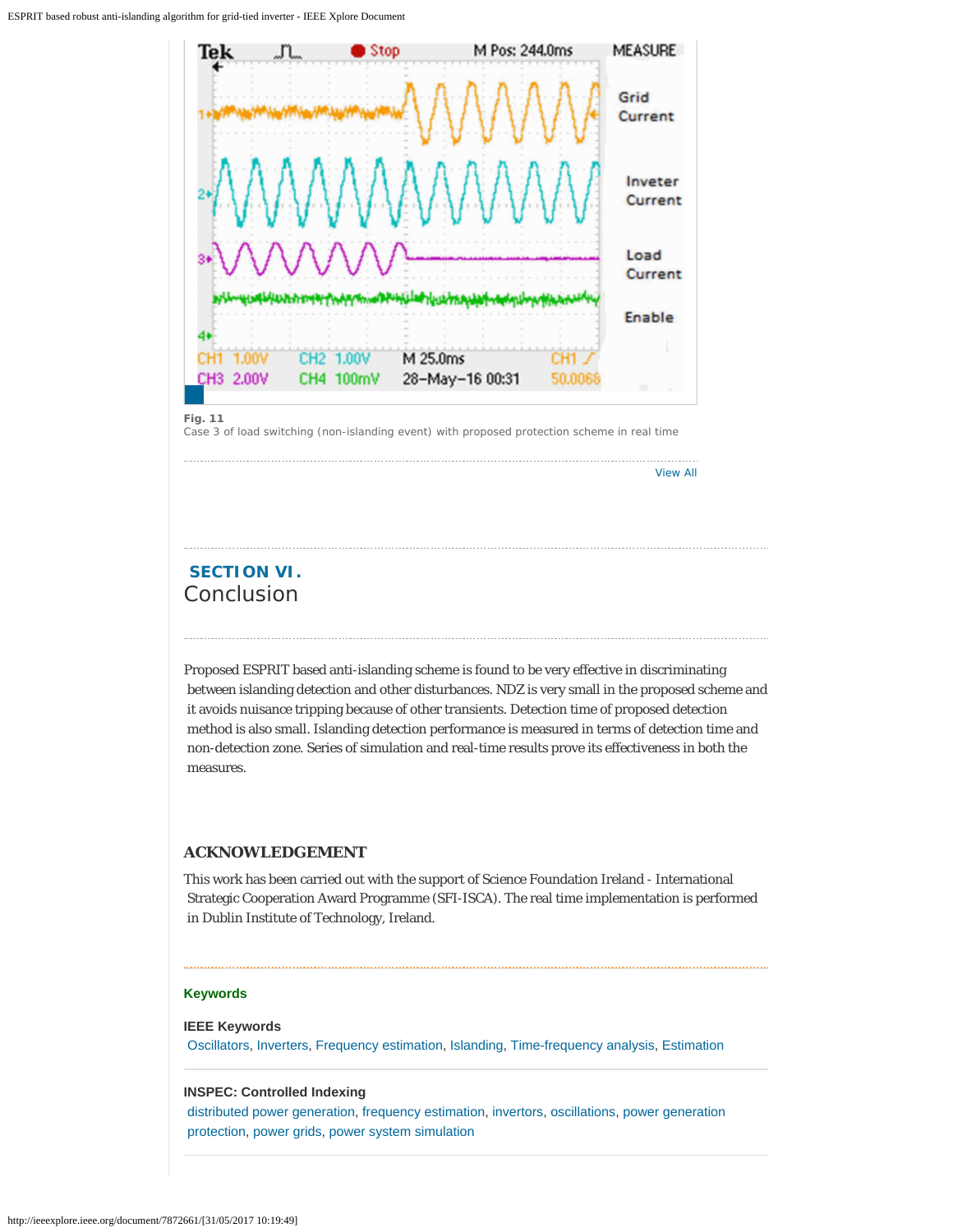| <b>INSPEC: Non-Controlled Indexing</b>                                                                                                                                                                                                                                                     |
|--------------------------------------------------------------------------------------------------------------------------------------------------------------------------------------------------------------------------------------------------------------------------------------------|
| ESPRIT based robust anti-islanding algorithm, grid-tied inverter, anti-islanding protection,<br>oscillation variation, frequency Estimation, estimation of signal parameter via rotational invariant<br>technique, MATLAB, OPAL-RT, nondetection zone, nuisance tripping, transient events |
| <b>Author Keywords</b><br>Anti-islanding Schemes, Grid-tied Inverter, ESPRIT, Non-Detection Zone                                                                                                                                                                                           |

#### **Authors**

[Sandipan Patra](http://ieeexplore.ieee.org/search/searchresult.jsp?searchWithin=%22Authors%22:.QT.Sandipan%20Patra.QT.&newsearch=true)

School of Electrical & Electronic Engineering, Dublin Institute of **Technology** 

[Sanjay Agrawal](http://ieeexplore.ieee.org/search/searchresult.jsp?searchWithin=%22Authors%22:.QT.Sanjay%20Agrawal.QT.&newsearch=true) Department of Electrical Engineering, MNNIT, Allahabad

[Soumya R Mohanty](http://ieeexplore.ieee.org/search/searchresult.jsp?searchWithin=%22Authors%22:.QT.Soumya%20R%20Mohanty.QT.&newsearch=true) Department of Electrical Engineering, MNNIT, Allahabad

[Vineeta Agarwal](http://ieeexplore.ieee.org/search/searchresult.jsp?searchWithin=%22Authors%22:.QT.Vineeta%20Agarwal.QT.&newsearch=true) Department of Electrical Engineering, MNNIT, Allahabad

#### [Malabika Basu](http://ieeexplore.ieee.org/search/searchresult.jsp?searchWithin=%22Authors%22:.QT.Malabika%20Basu.QT.&newsearch=true)

School of Electrical & Electronic Engineering, Dublin Institute of **Technology** 

#### **Related Articles**

[Adaptive local polynomial periodogram for time-varying frequency estimation](http://ieeexplore.ieee.org/document/547480) V. Katkovnik

[Operation of Single-phase Grid-Connected Inverters with Large DC Bus Voltage Ripple](http://ieeexplore.ieee.org/document/4520325) Nayeem A. Ninad; Luiz A. C. Lopes

[Safe transient operation of microgrids based on master-slave configuration](http://ieeexplore.ieee.org/document/6064058) Gustavo M. S. Azevedo; Fabricio Bradaschia; Marcelo C. Cavalcanti; Francisco A. S. Neves; Joan Rocabert; Pedro Rodriguez

[Definitions of "total" estimators of common time-domain variances](http://ieeexplore.ieee.org/document/956175) D.A. Howe; T.K. Peppler

[FPGA-based implementation of an adaptive notch filter used for grid synchronization of grid](http://ieeexplore.ieee.org/document/6700402)[connected converters](http://ieeexplore.ieee.org/document/6700402)

Matthew Mascioli; Majid Pahlevaninezhad; Praveen Jain

[Fundamental limits on phase and frequency tracking and estimation in drifting oscillators](http://ieeexplore.ieee.org/document/6289098) D. R. Brown; R. Mudumbai; S. Dasgupta

[FPGA implementation of fixed and variable frequency ADALINE schemes for grid-connected VSI](http://ieeexplore.ieee.org/document/5984397)  [synchronization](http://ieeexplore.ieee.org/document/5984397)

Alben Cardenas; Cristina Guzman; Kodjo Agbossou